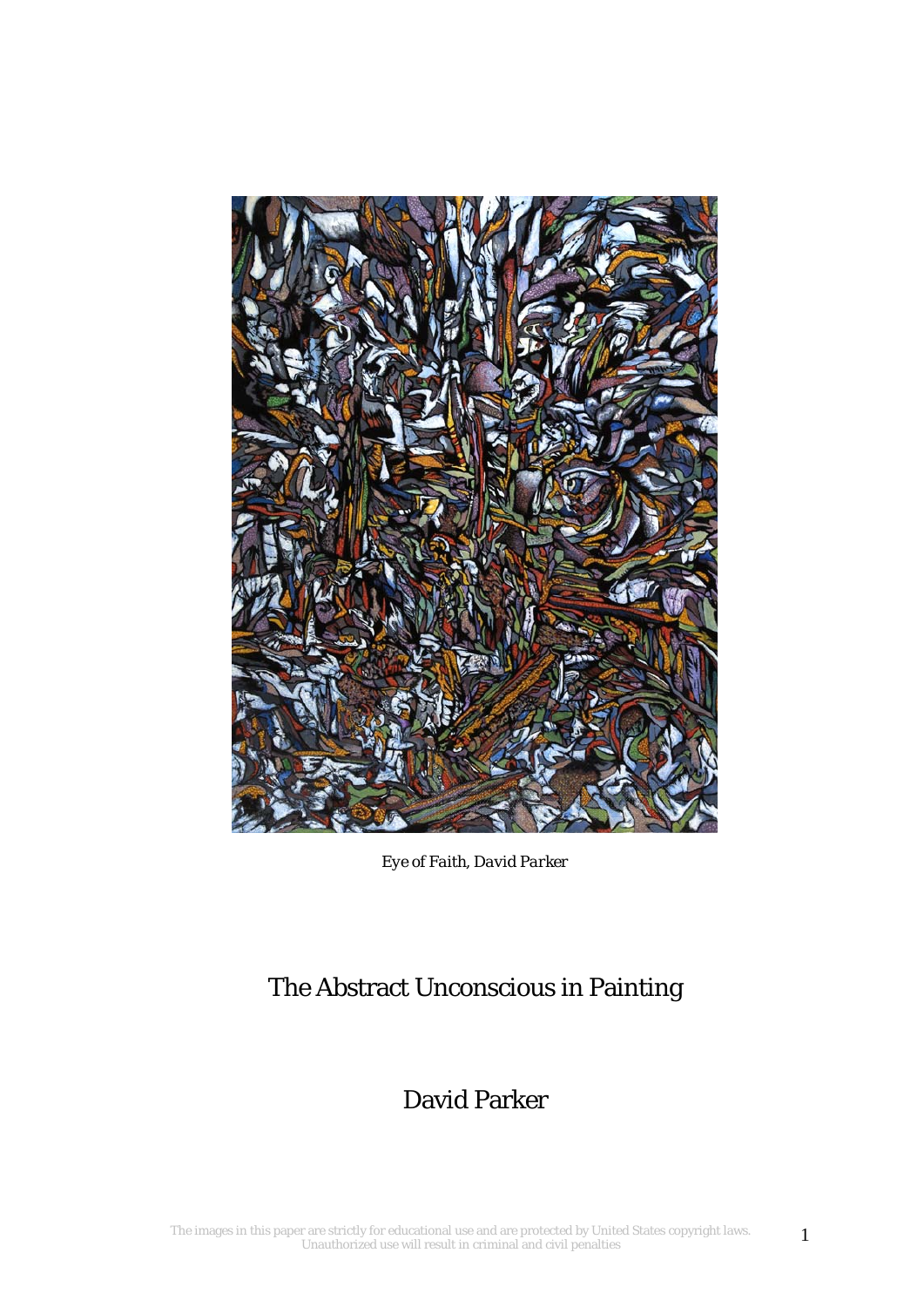*"…it is only as an aesthetic phenomenon that existence and the world are eternally justified…"* (Nietzsche. F. 1872)

#### **The Abstract Unconscious in Painting**

I will begin by stating that, for me, what takes place in the studio, and subsequent reflections on the activity and its outcomes, appears to be deeply connected to a vital personal need to engage in some form of highly altered state of mind. Such a need is curiously demanding and inevitably complex in terms of potential meaning - being intensely bound up with formal visual issues and imaginative responses to the developing image.

What is becoming clear, as my experience and conscious understanding develops, is that both process and product appear to be driven by inner (perhaps unconscious) needs - needs that are essentially manifested through highly concentrated perceptual fantasies. Such fantasies on face value seem to be, in effect, what I will call "hermetic constructs" - having no clear symbolic connection to the external world as such or, apparently, any shared cultural connection beyond the obvious one of earlier experiments in modernist abstraction.

In this sense the work appears to be, in practice, intensely introverted – perhaps even bordering on the autistic. That said, the imagery does seem to carry a level of aesthetic meaning and value, a value rooted somewhere other than any associations that might be made with shared, externally validated, sources of recognition. What then perhaps needs to be addressed from the outset, concerns what such implied inner needs might be, as it seems that these needs drive the initial intention to physically create an image and to act this out imaginatively through a highly specific process of change and development.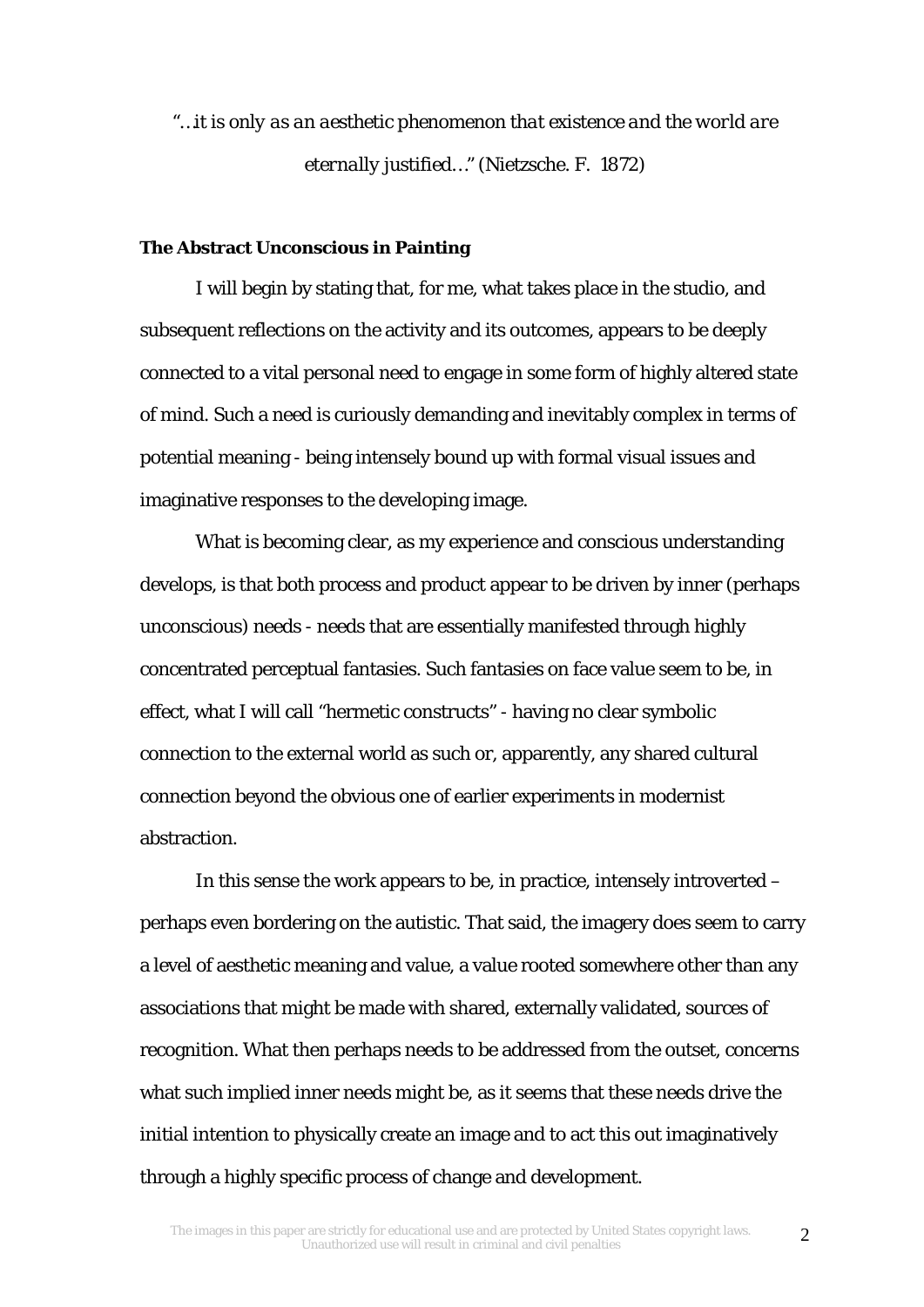#### **The Contemporary Painter**

Let me begin by considering what I believe to be the greatest challenge to a contemporary painter living through an age of increased technology and industrial mass-production. Never before has a painter had to navigate through such a diversity and multiplicity of images as those currently available to a globalised visual consciousness. Therefore, what strategies might a painter adopt in the attempt to provide an aesthetic space - one that points us somewhere other than that which is circumscribed by the familiar and instantly accessible? This is of course assuming that the initial intention is stimulated by a desire to find effective ways of visualizing authentic expressions of the human condition. Either, such diverse imagery can be manipulated and reconfigured in order to reveal a potential meaning through deliberate quotation, parody or even absurdity (as much post modern art has demonstrated) or one can reject all such references and turn to some form of inner imagery generated through free-form processes and chance occurrences.

Artists have, of course, long used such processes in order to tap into and liberate imagination. In *Art and Illusion* (2002), art historian Ernst Gombrich discusses such processes at some length within his chapter "The Image in the Clouds" referring to Leonardo da Vinci (1452-1519) and the English landscape painter Alexander Cozens (1717-1786) both of whom advocated the development of imaginative landscapes from inkblots, stained walls or uneven coloured stones (Gombrich 2002 pp. 154-169). Many such approaches were also heavily employed within both Surrealism and Abstract Expressionism in order to engage and stimulate creative imagination.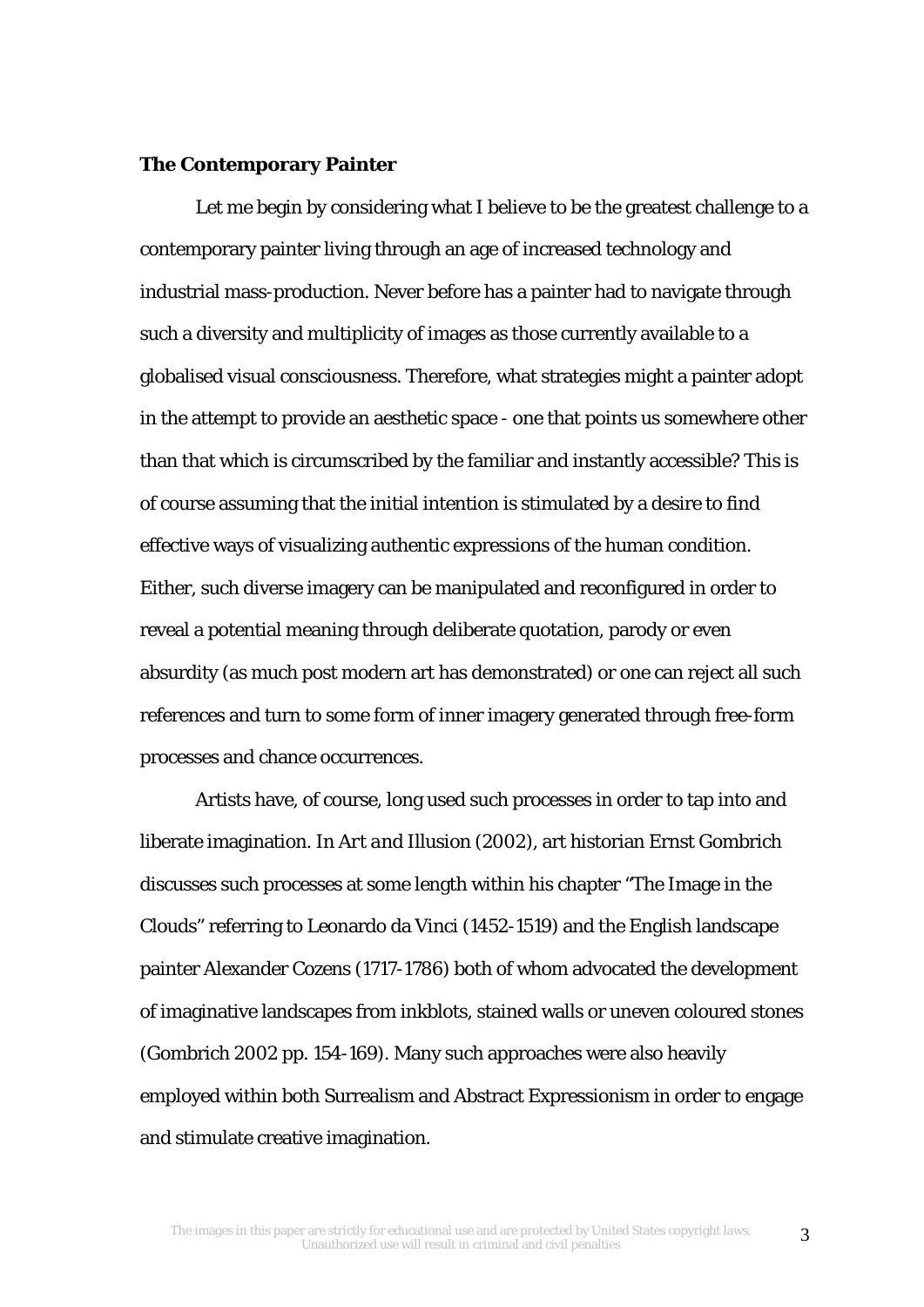For the contemporary painter, looking for a way to engage imagination in order to reveal what might best be described as an inner landscape - one that largely avoids drawing on the use of pre-existing visual models - it is necessary to adopt a strategy that manages to successfully avoid simply repeating past, culturally absorbed, modernist forms of expression. Any such repetition would simply weld the imaginative space of the work to a pre-existent historical point, thus negating any potential contemporary meaning. In effect, the potency of such an image would be compromised by its literal connection to a given historical and cultural index. What then is needed is a method that engages imagination through an active and open-ended process, one that adopts strategies and techniques from the past but one that also attempts to push the development of the work formally and aesthetically into potentially vital forms and structures.



The images in this paper are strictly for educational use and are protected by United States copyright laws. Unauthorized use will result in criminal and civil penalties 4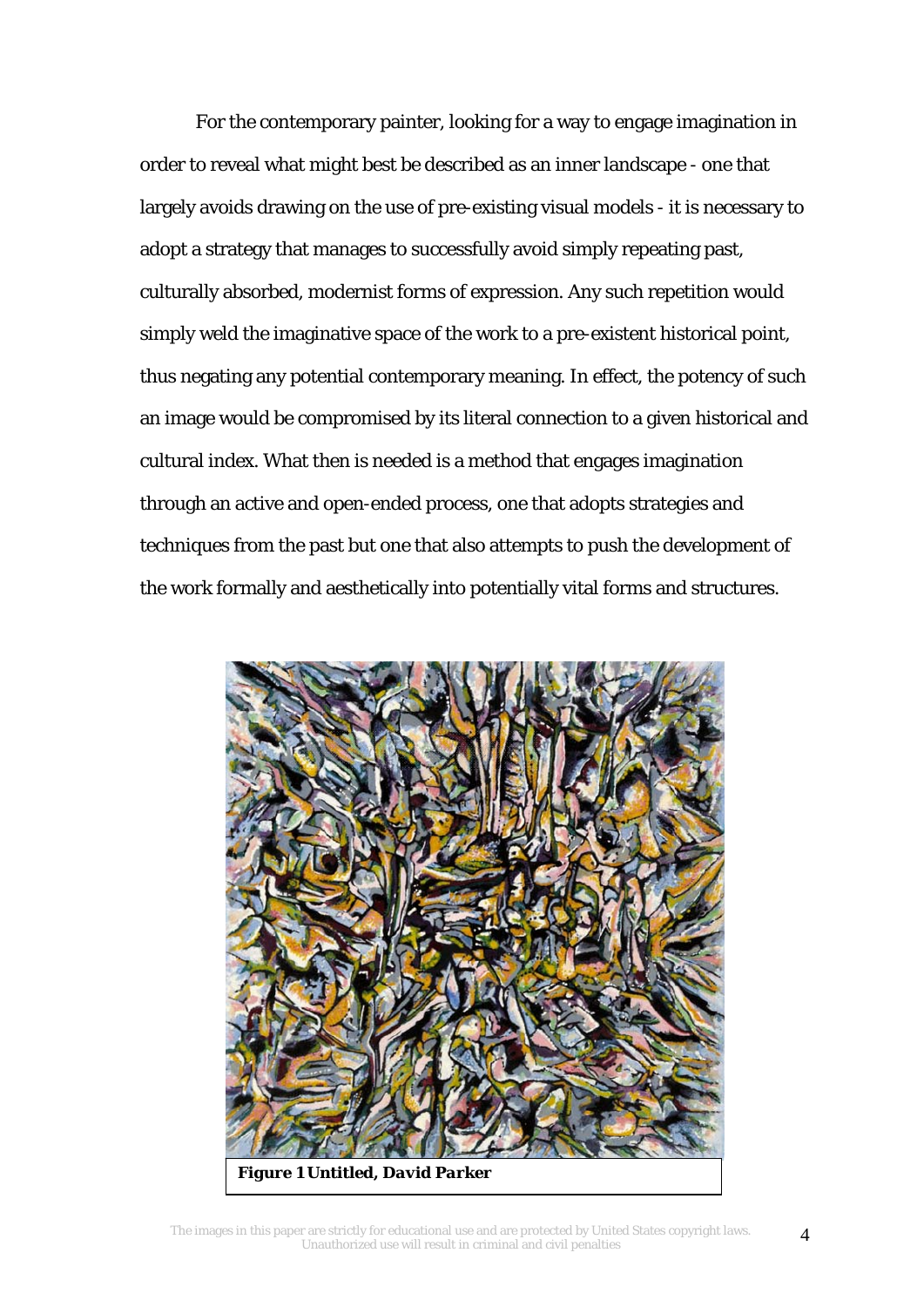In my attempts to do this, keeping actively and imaginatively involved in the space of the painting is crucial – avoiding any conscious desire to close down the imagination too soon by tying the imagery to overtly obvious figurative expressions. In this respect, my paintings effectively grow from this pressing need to try and find a way to re-imagine such an aesthetic space – one that does not overtly embrace references to culturally validated sources and yet is capable of carrying meaning and value at an unconscious level. Implicit in this approach is the assumption that psychological life is structured around two modes of being, one conscious and the other unconscious. As Freud has shown us, by definition, what is unconscious is not directly available to consciousness. However, both Freudian and Jungian psychologies suggest that what we experience in consciousness is inflected with and shaped by the unconscious and that addressing the needs of unconscious life can be fundamental to aesthetic appreciation.

Starting from this premise, my painting is an attempt to imagine my way through the labyrinth of unconscious form production. Lines, marks, colours etc. begin life without meaning or context and these are slowly and painstakingly brought into consciousness and formed into a structural matrix - one that aims to reveal and integrate unconscious complexes with highly structured conscious assimilations.

On reflection, the paintings appear to contain both personal and transpersonal aspects. The imagery largely avoids direct reference to "things" and yet seems to be informed by subliminal experiences of said things. The compacted and fragmented space does not encourage the eye to settle in any one space or on any one form, rather, we are stimulated to move in, out and around the space in a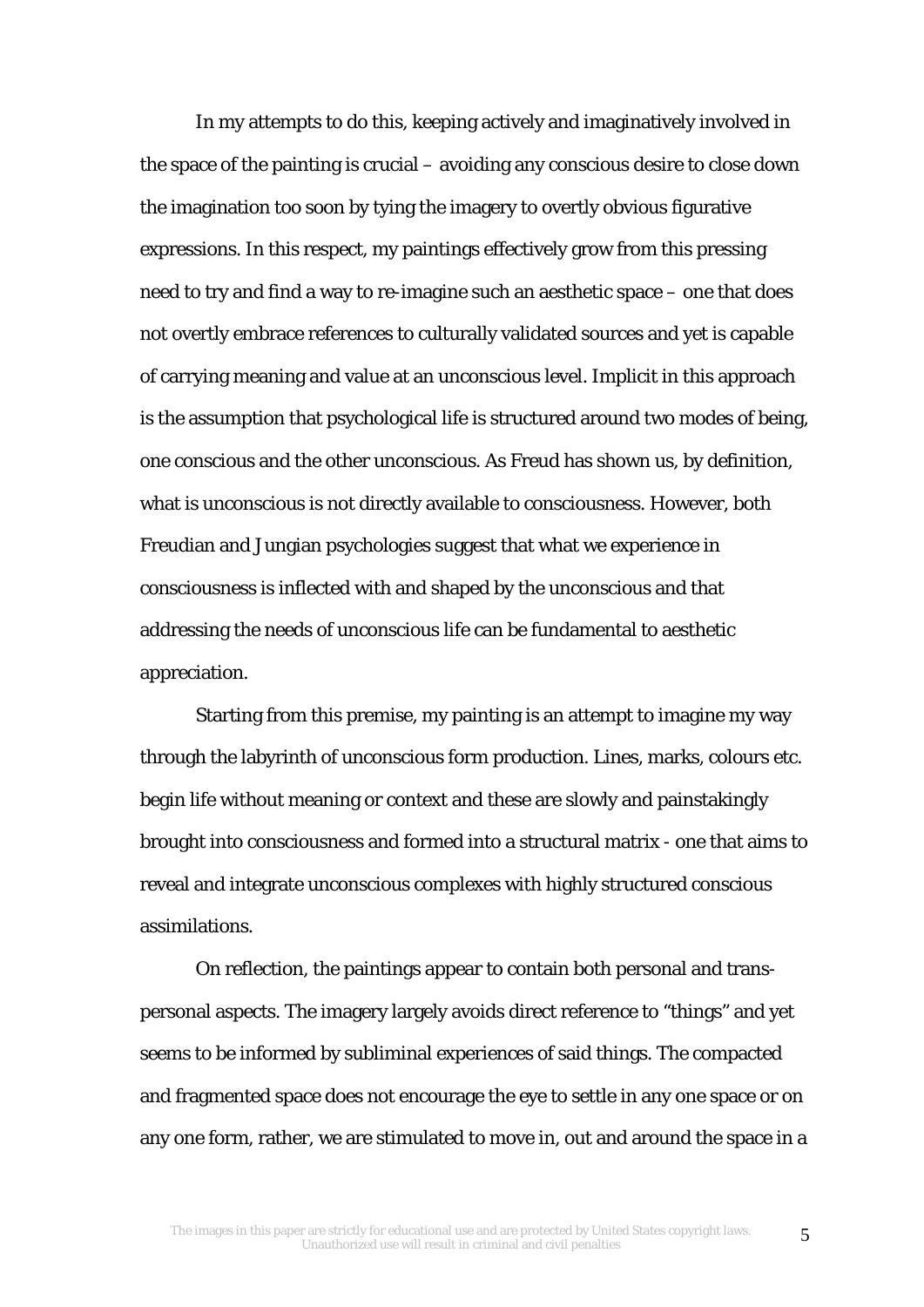trance-like, hypnotic state, akin to daydreaming – a suspension of ego perhaps as the dream image takes hold and draws us deeper into other worlds.

I am interested in making paintings that have the potential to act as gateways to those aspects of psychological life that remain largely unrecognized or suppressed from ordinary consciousness. In this respect, for me, they are images of transcendence in the Jungian sense i.e. capable of raising consciousness by integrating this with the unconscious and its archetypal foundations.

## **Painting and Psychology**

Clearly, I am drawing into this analysis certain key concepts from psychology in order to elucidate my understanding of the practice of painting and it would perhaps be helpful to the reader for me to make clear how I use these borrowed ideas in this context. Before I do this, however, I wish to make it clear that, for me, the actual practice of painting is not in itself structured around psychological theories – I do not make paintings that simply illustrate Freudian or Jungian ideas or images. Such psychological ideas do of course provide a framework in which to explore meaning theoretically, but the activity and language of painting will essentially always remain discreetly beyond any potentially reductive interpretations and, for me, this is its strength.

As an empirical and essentially plastic medium, painting follows its own laws - laws that provide imagination with a material basis in which to express what is, in effect, a state of constant "being" and "becoming" for the active psyche. There is a clear parallel here to Jung's active imagination – though this is critically embedded in the materially based activity of painting. What psychology provides for painting is a reflective mirror, one in which we can study, at a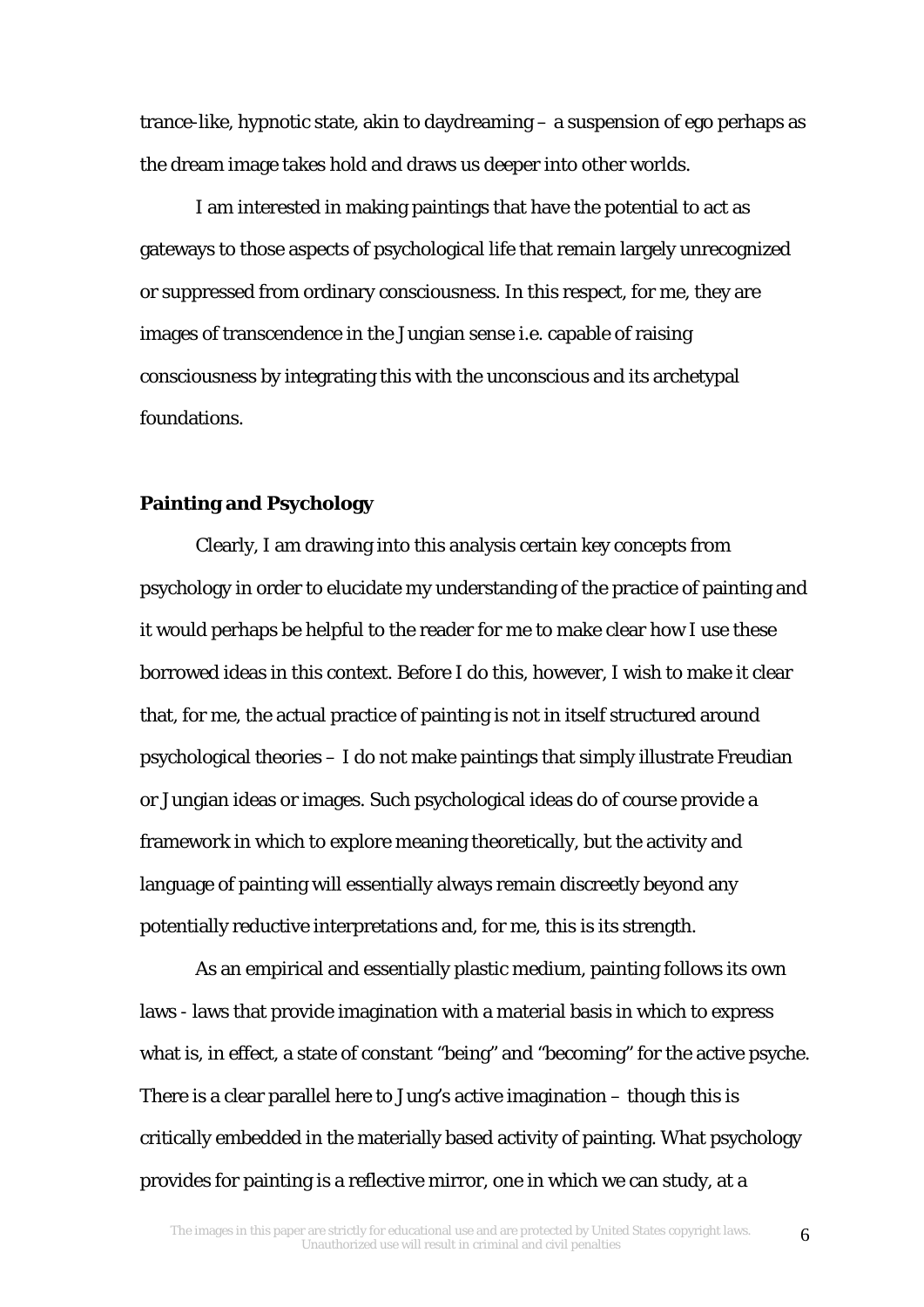distance, the movements of imagination as it works on and through the practice in relation to both the individual and the collective psyche. In order to do this, it is necessary to try to unpack the usefulness and appropriateness of these key concepts in psychology in order to see how these might map onto a deeper theoretical understanding of the potential meaning and value of painting.

## **Conscious and Unconscious in Painting**

*Conscious* and *unconscious* are concepts used in reflective thought in order to understand what moves and conditions our inner lives. So, it would seem advantageous to begin by exploring more specifically the meaning of these concepts and their relevance to an activity like painting.

To my understanding, the terms *conscious* and *unconscious* refer to conditions or states of mind functioning within the psychic structure as a whole. This being so, if consciousness consists of the mental contents that a given subject is able to grasp with a measure of reassurance regarding their temporal perceptual apparatus, i.e. place immediate experience in relation to available models of reality, then the unconscious embraces all those mental contents that remain slippery, uncertain, multifaceted, yet seem to be commanding, vital and fundamental to an experiencing psyche. Logically, we can deduce the existence of unconscious modalities from our inability to provide a consistent, rational account of all that affects us intellectually and emotionally; hence the need for symbolization and, as Jung shows us, the symbolic points to the, as yet, unclear or unknown.

In relation to painting both as process and product, what we think and feel and the intensity of aesthetic engagement, is proportional to the depth of its unconscious content, and by implication, its imaginative texture - that which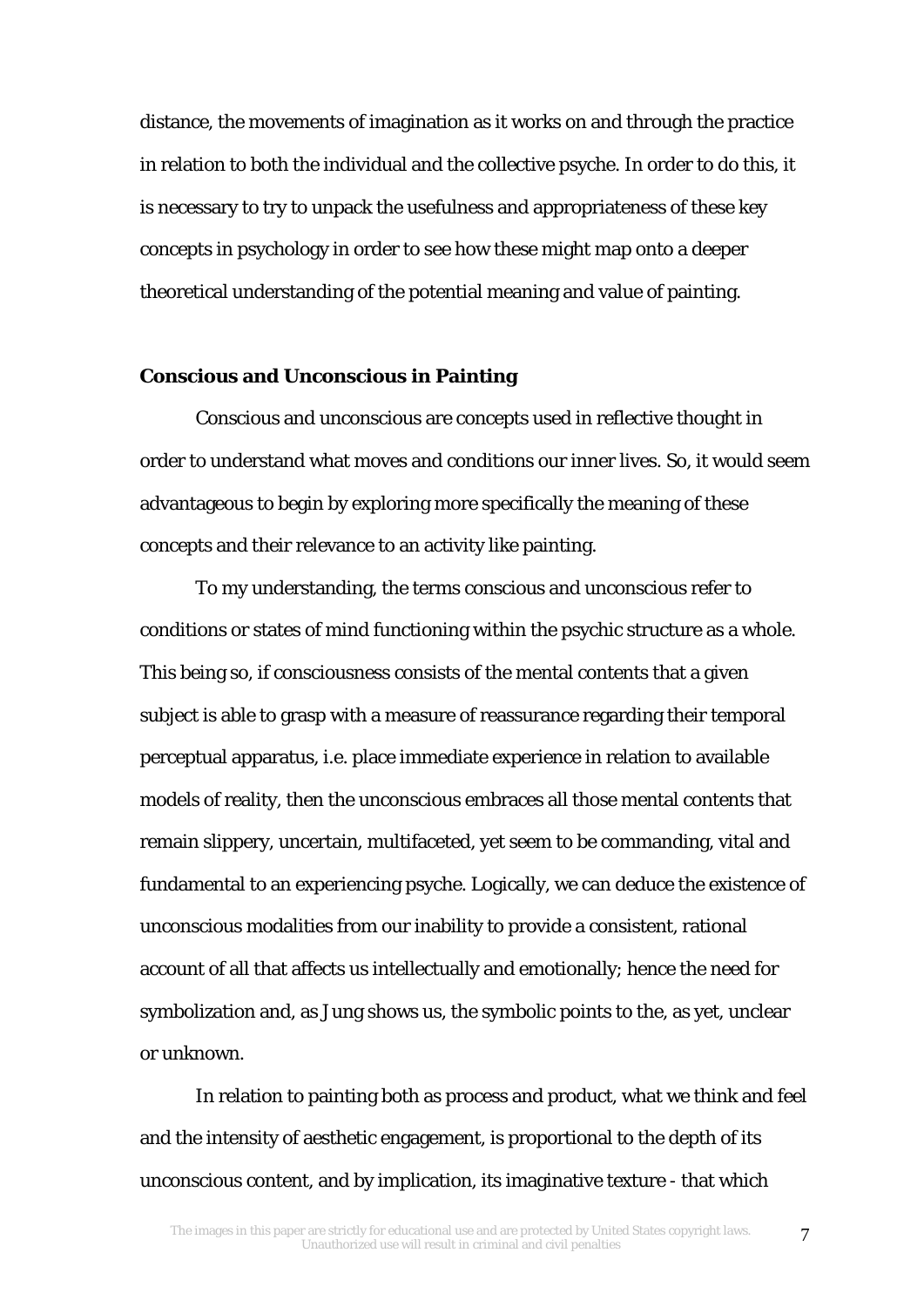cannot be fixed in meaning and yet is capable of moving the viewer psychologically away from the temporal (human) present and towards the universal (divine) or archetypal constant.

Culturally, and in a different though related context, this state of being in the world is discussed in the work of Mircea Eliade in his *Myth of the Eternal Return* (1954/1991) in which he discusses ideas on ancient man's relationship to the world as cyclical rather than linear in perspective. Such a view of the world follows a model based on repetitions of the same archetypal constants – constants that, at a cosmic level, take us out of human progressive time and into a supra-human or divine state of constant repetition. Eliade (1991, p. xiv) is careful to explain that he uses the word *archetype* in a different way than Jung, but I'm not so sure that there really is such a difference regarding the implicit psychological meaning. Eliade states that by "archetype" he is referring to archaic man's models for his behavior and institutions - that they are "…'revealed' to him at the beginning of time, [that] consequently, they are regarded as having a superhuman and 'transcendental' origin…" (Eliade, 1991, p xiv). Eliade states that "… [he] was not referring to the archetypes described by Professor C.G. Jung… for Professor Jung, the archetypes are structures of the collective unconscious.." (ibid). I am therefore suggesting that the meaning of archetype is perhaps at root the same even though Eliade stresses a different meaning.

Contemporary perspectives of Jungian and post-Jungian psychology show that a move towards the archetypal suggests a move towards the imaginal – towards the primacy of imagination and its images and away from linear, directed thinking as expressed in the prosaic language of discourse.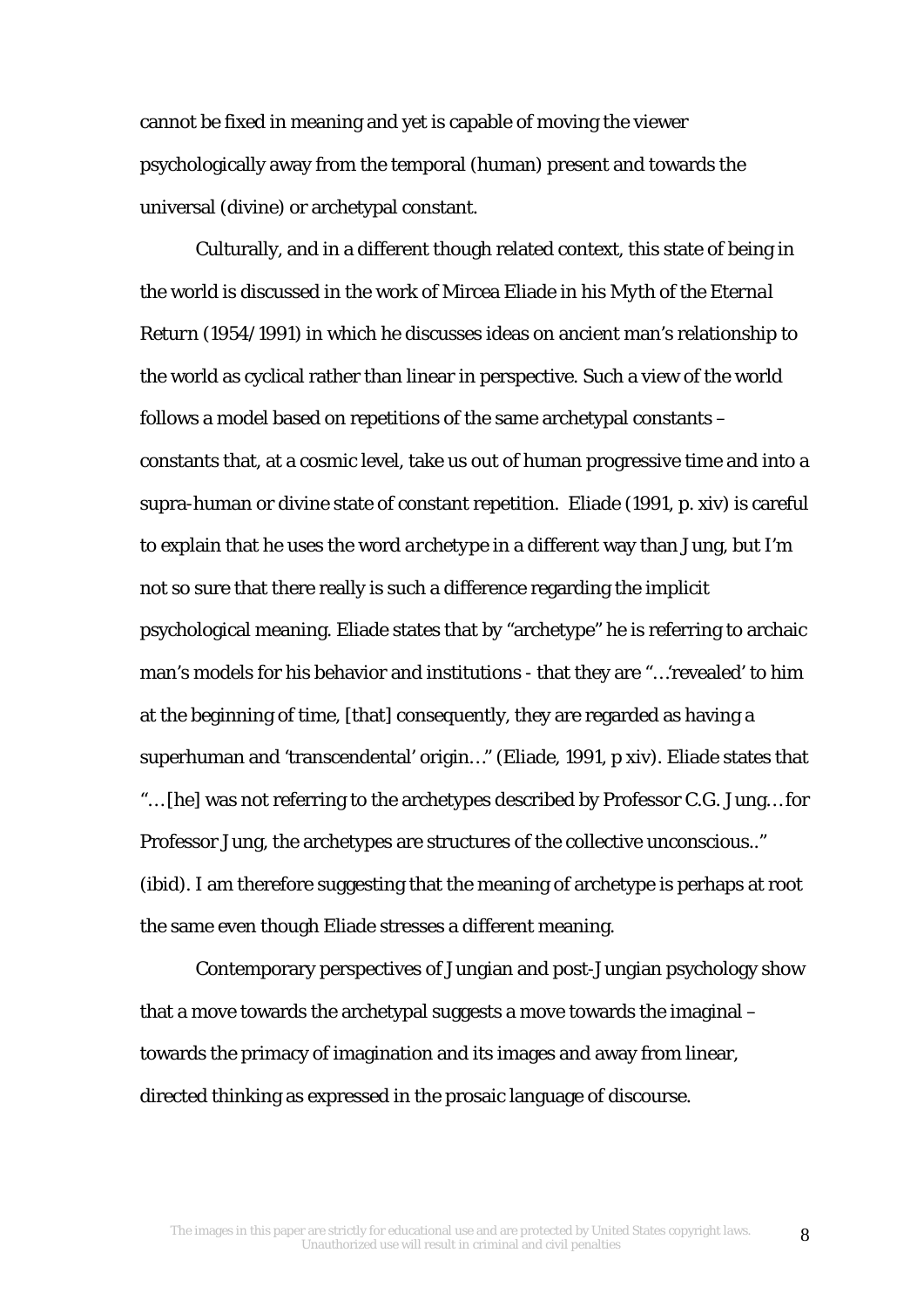#### **Imagination and the Imaginal**

My use of the word *imaginal* comes from reading post-Jungian psychology and the work of the Islamic scholar Henry Corbin. As I understand it, there is a clear dissociation of the word "imagination" from mere unreal fancy or fantasy and any associated negative connotations. Roberts Avens (2003, p. 38) sites Corbin (Corbin 1972, p9 cf.pp.7,15):

> Henry Corbin, arguing against the equation of "imaginary" with "unreal," emphasizes that in the Islamic tradition, the world of the image, the *mundus imaginalis,* is a primordial phenomenon *(Urphanomen)* situated as an intermediary between the world of the senses and the intelligible world. The mode of being of this world constitutes its own "matter"; it "is" exactly in the way in which it appears. The comparison, regularly used by the Arabic authors, is the mode in which images appear and subsist in a mirror (Avens 2003, p. 38).

Avens goes on to quote Corbin (1972, p9 cf.pp.7,15): "… The material substance of the mirror … is not the substance of the Image… The substance (of the Image) is simply the 'place of its appearance.' " Further, Avens points us to the roots of Western Romanticism and Coleridge, in particular, for further comment on the primacy of imagination in the understanding of a truly "real" perceptual relationship to the world. He notes that "… creative imagination is essentially vital, which for Coleridge meant that it is a way of discovering a deeper truth about the world…" (Avens 2003 p. 18*).*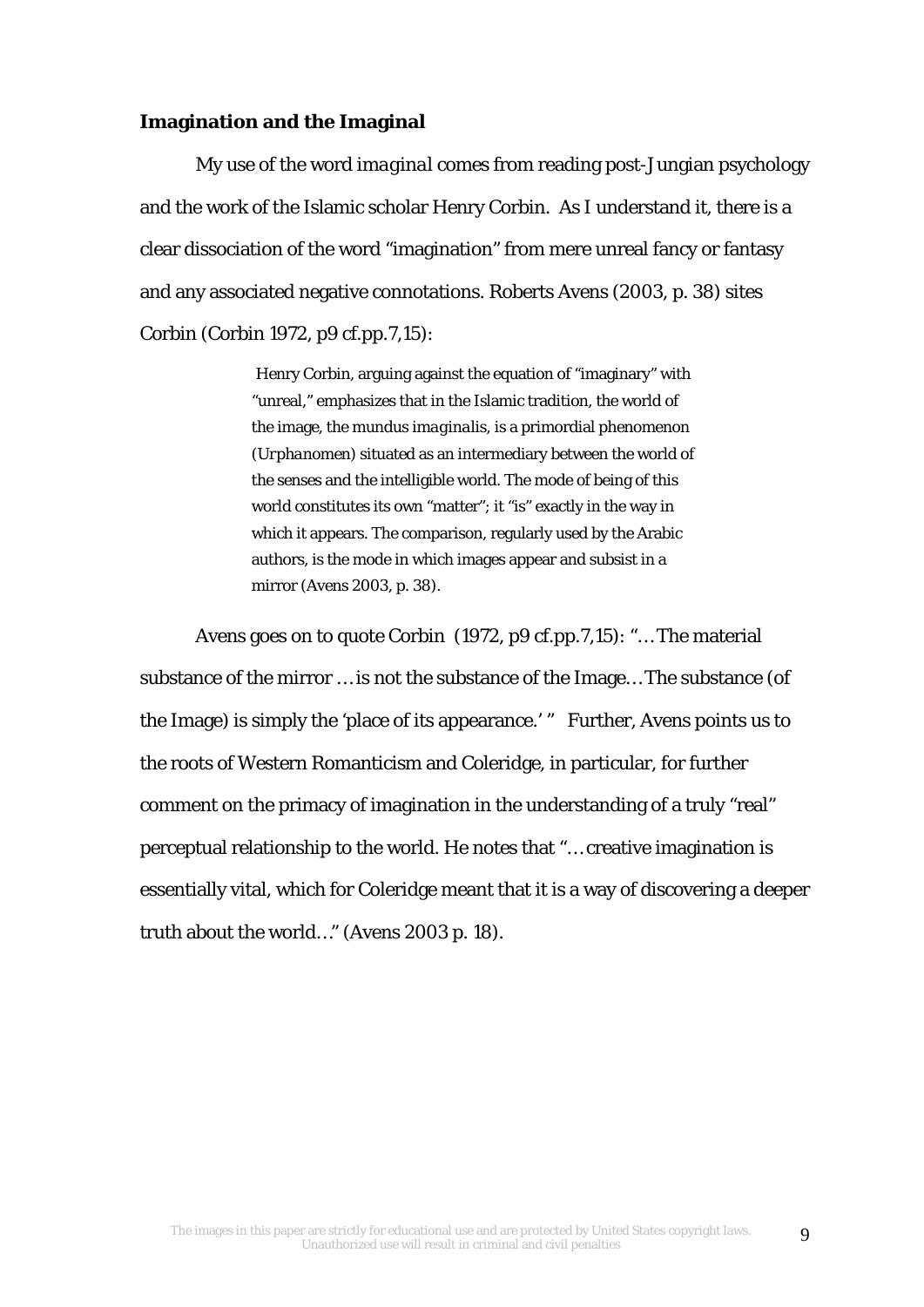

*Figure 2 David Parker in the studio.*

Now, for the painter, each moment of the act of painting provides the imaginative "place" for the appearance of the image and this place changes constantly as the painting develops. Therefore, the material substance of the painting and its subtle relationship to the painter, unlike a mirror, contains the imaginative space. A painted image, as a free agent of potential

meaning, is intimately connected to, and projected by, its specific material properties - being an extension of the painter's psyche - and in this sense it is a very concrete manifestation of imagination. In this respect, it is likely that a painter occupies a space similar to that of the alchemist – a topic I have discussed in more depth elsewhere (Parker 2008). Imagination, then, is perhaps critical to all life affirming relationships with the world including, as Hillman shows us, all the messy, painful and disturbing aspects (Hillman 1975/92, pp 55-112). In the act of creation – in this case painting - imagination moves through many varieties of experience stimulated by the marks and colours and their organization. At their very best, such experiences promote deep psychological responses capable of raising consciousness by signaling, in Jungian terms, the archetypal core of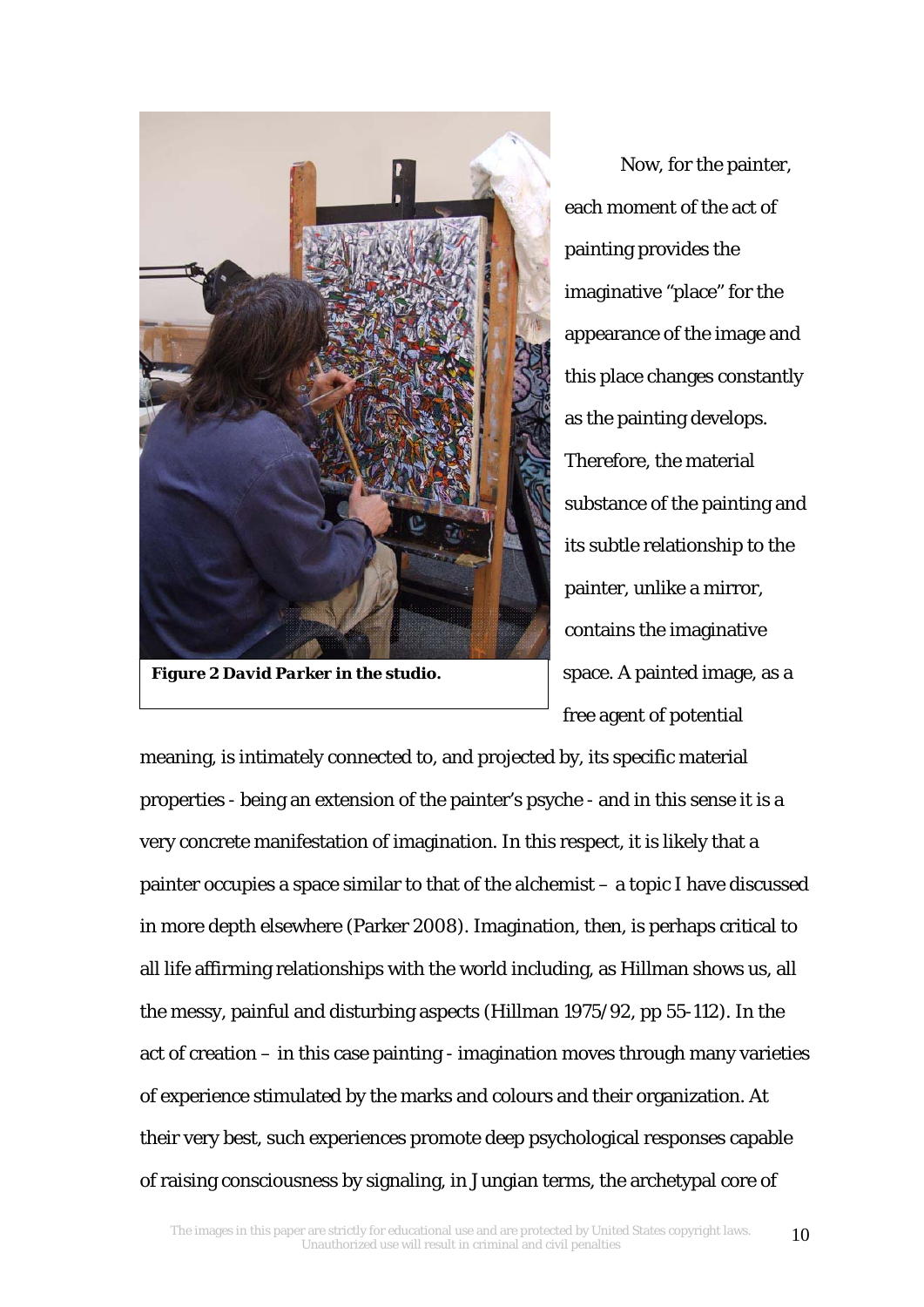being which, having an unconscious source, contains profound significance in its long term impact on the subjective psyche.

## **Abstraction in Painting**

This brings me back to the title of this paper and a key aspect of this inquiry – the use and meaning of the term *abstraction* in relation to painting and the unconscious. The term *abstraction* in the context of modern and postmodern painting (and using the word at its most basic level) simply denotes any painted image that has either:

(a) no representational elements contained within it as intended subject matter or

(b) recognizable and intended representational imagery that has however, for formal and/or expressive reasons, been manipulated, distorted and exaggerated in order to better convey a particular psychological and emotional relationship to the act of painting and the human condition.

It can be seen that neither of these simple descriptions are really sufficient to describe the full content and meaning of the generic term *abstraction* so further elaboration is necessary. An added complication is introduced by the tendency to bracket together the words *representational* and *figurative* within much art criticism.

Wilhelm Worringer in his pioneering and hugely influential work *Abstraction and Empathy* (1908) argues that representational art derives its aesthetic from mans self confidence in relation to the objective world as perceived in nature – for example, as seen in Ancient Greek or Renaissance art. Conversely, abstract art (for Worringer typified by Egyptian, Primitive or Modernist Expressionist art) signifies an inner insecurity in relation to the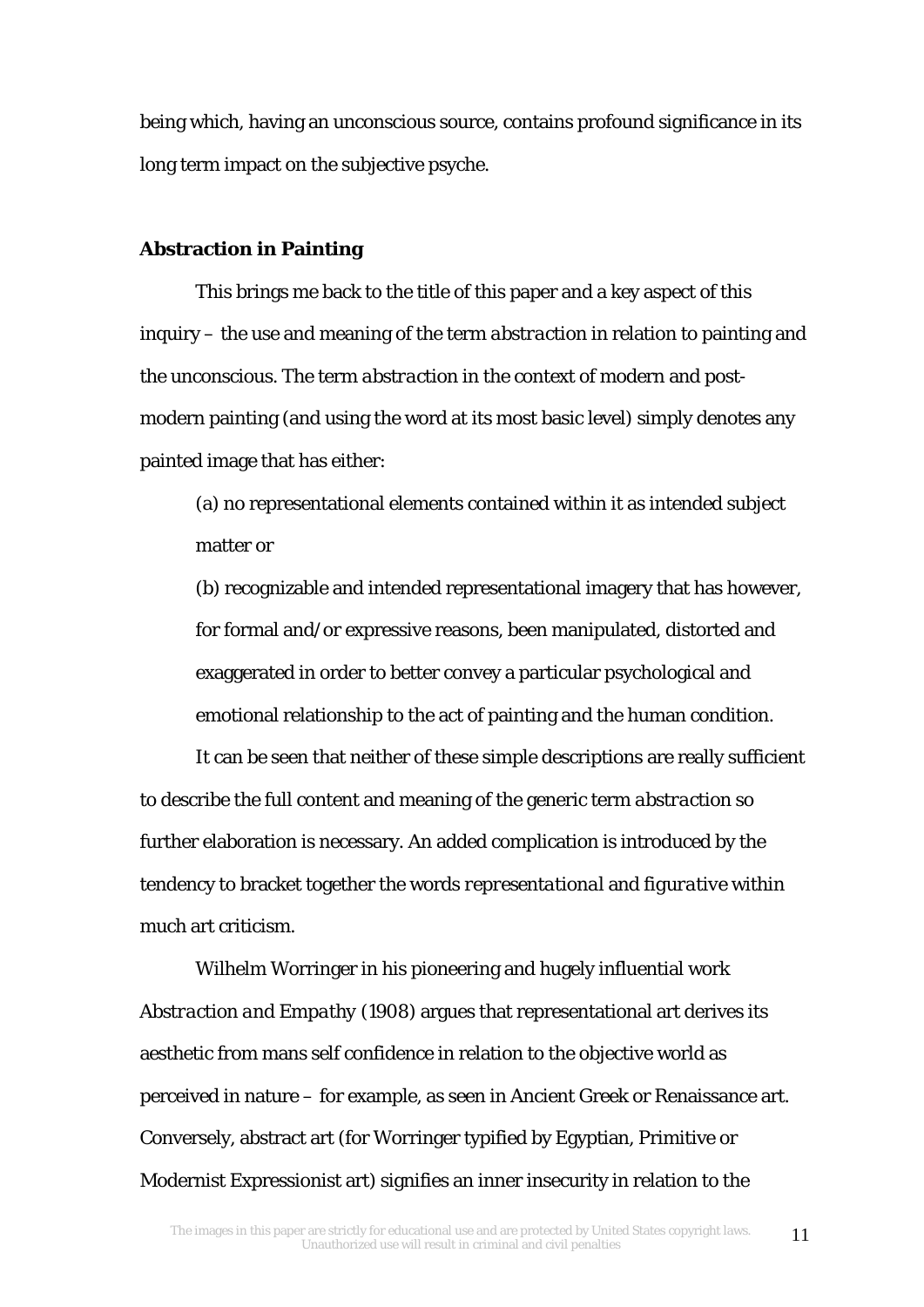natural world and a desire to seek spiritual sustenance and transcendent states of being through the formalizing and configuring of another world - one of nonnaturalistic and absolute purity. In effect, his argument stands on theories of psychological security and insecurity in relation to an indifferent natural world – indifferent simply because what happens in the world beyond the human is, in its indifference, deeply troubling unless mediated and mitigated by ritual acts of aesthetic transformation as seen within both art and religion. As Nietzche shows us, "*…*it is only as an aesthetic phenomenon that existence and the world are eternally justified*…"* (Nietzsche1993, p. 32).

Worringer's thesis is that abstraction refers to all art expressions that are nonnaturalistic – including geometric stylizations (e.g. Arabic) as well as figurative stylizations (e.g. Medieval, Byzantine). His general thesis can also be applied to Modernist experiments in pure abstraction as seen within the work of key painters such as Wassily Kandinsky, Piet Mondrian,



*Figure 3 Things Not Seen, David Parker*

Barnett Newman or Mark Rothko. According to Worringer, what seems to be fundamental to the urge towards abstraction in general, in this case in relation to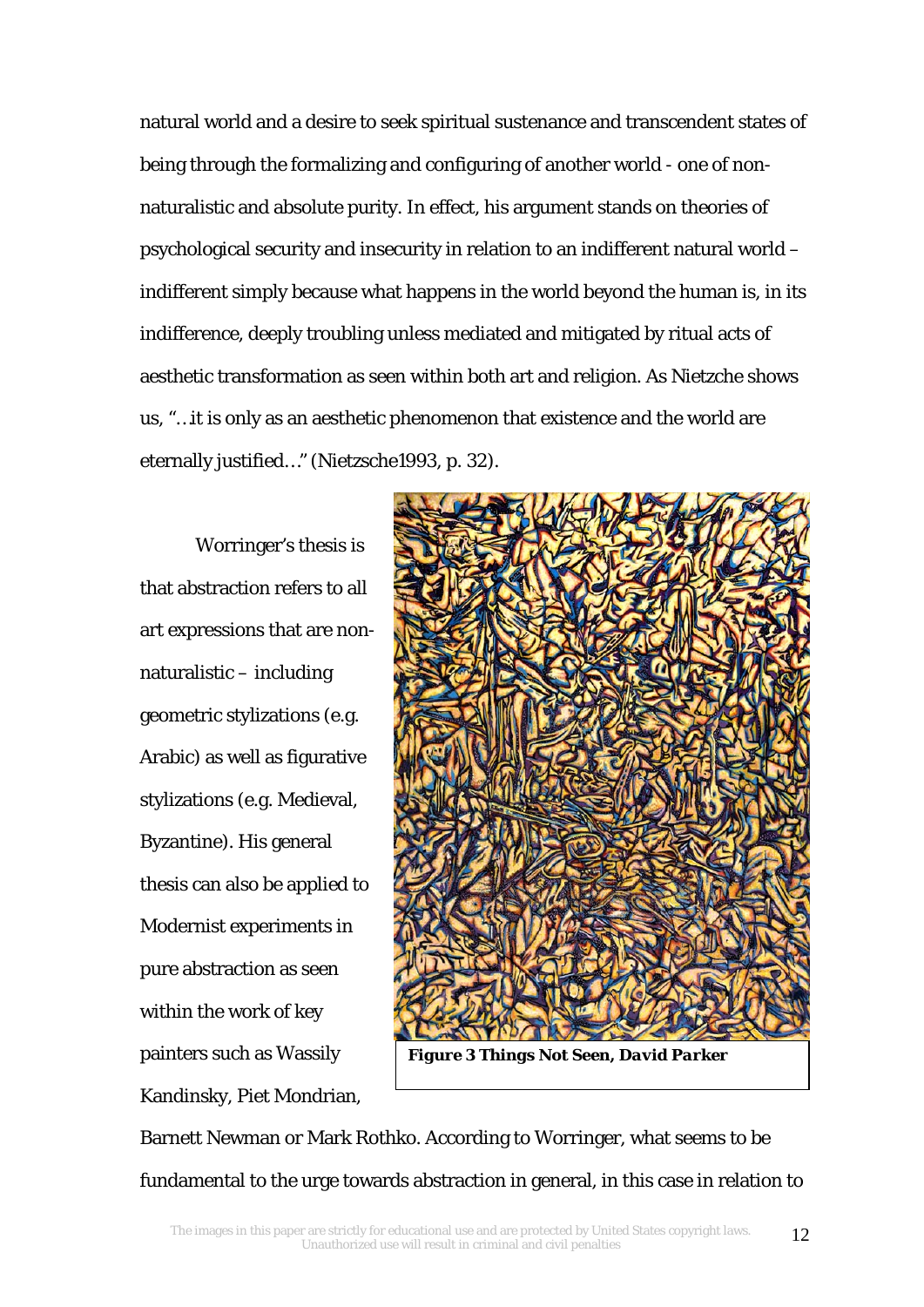the plastic arts, is a desire – perhaps even a compulsive need – to access and hence find a measure of psychological security and wholeness via an inner image rather than an outer image. Such an image does not have its roots in the directly observed natural world - Worringer writes,

> … the urge to abstraction is the outcome of a great inner unrest inspired in man by the phenomena of the outside world; in a religious respect it corresponds to a strongly transcendental tinge to all notions. We might describe this state as an immense spiritual dread of space…(Worringer, 1997, pg. 15)

Worringer suggests that rationalistic developments in consciousness – meaning in particular the Greco-Roman foundations of Western thought: *"...*pressed back this instinctive fear conditioned by man's feeling of being lost in the universe*…" (ibid)* and hence developed an art of optimism and empathy towards the natural and organic external world of three dimensional space. However, in cultures other than those developed from such an optimistic and self-confident view of man's centeredness in relation to the external world, art developed a distinctly non-naturalistic form based on abstract stylizations that effectively negated three dimensional space – at least as far as the painted and drawn image was concerned.

 Worringer's ideas, when applied to the development of pure abstraction within modern industrialized societies, indicates the self same loss of confidence in the confusion of the external world, an alienation from the given, and a retreat to the inner world of spiritual purity. In such a move, the painter was effectively attempting to reanimate the archetypal core of being through the vehicle of a plastic medium, where what is presented visually provides a space in which to lose the self within the safe boundaries of such a ritual act of creation. The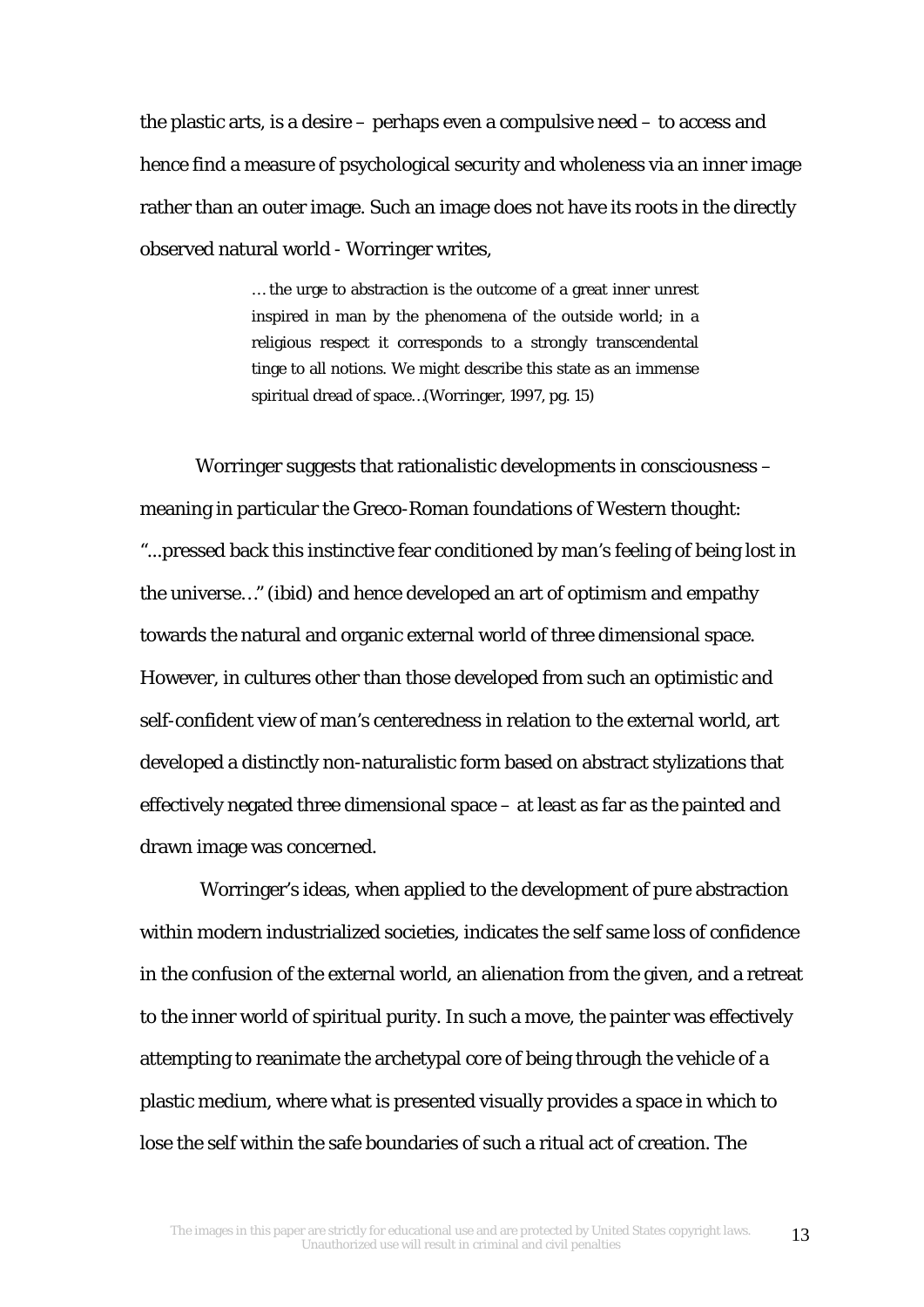paradox is that an implied archetypal core – the ultimate spiritual reality - of this "internal necessity" as I think Kandinsky called it, can only be suggested and never actually known – the artwork being the messenger though perhaps not the actual (archetypal) message.

The contemporary painter Ian McKeever cites the eighth century theologian John of Damascus regarding such a move to abstraction,

> *…* The image is a likeness that expresses the archetype in such a way, that there is always a difference between the two… (McKeever 2005 p. 29).

## McKeever continues,

They are alike but different, and in that difference, the gap between the archetype and the image, is where we find abstractions. Abstractions which paradoxically can make things more real and concrete than those 'real' things we had presumed to be so… (ibid).

McKeever seems to be acknowledging, then, that the real and the concrete in fact lie between this implied archetypal core underlying all experience and the painted image before us, that it requires a leap of imagination to access this reality and thus move beyond surface illusions – this of course points us back to Plato. McKeever does then appear to be implying that his notion of "real" is found in the abstraction – the form that is situated between archetype and image. In other words, "real" is not representational but presentational and it is does not necessarily have to point us to images we can tie to the world of objects or of familiar experiences. Arguably, it may well be the case that the stranger and more unfamiliar the image, the deeper and potentially more life changing the experience.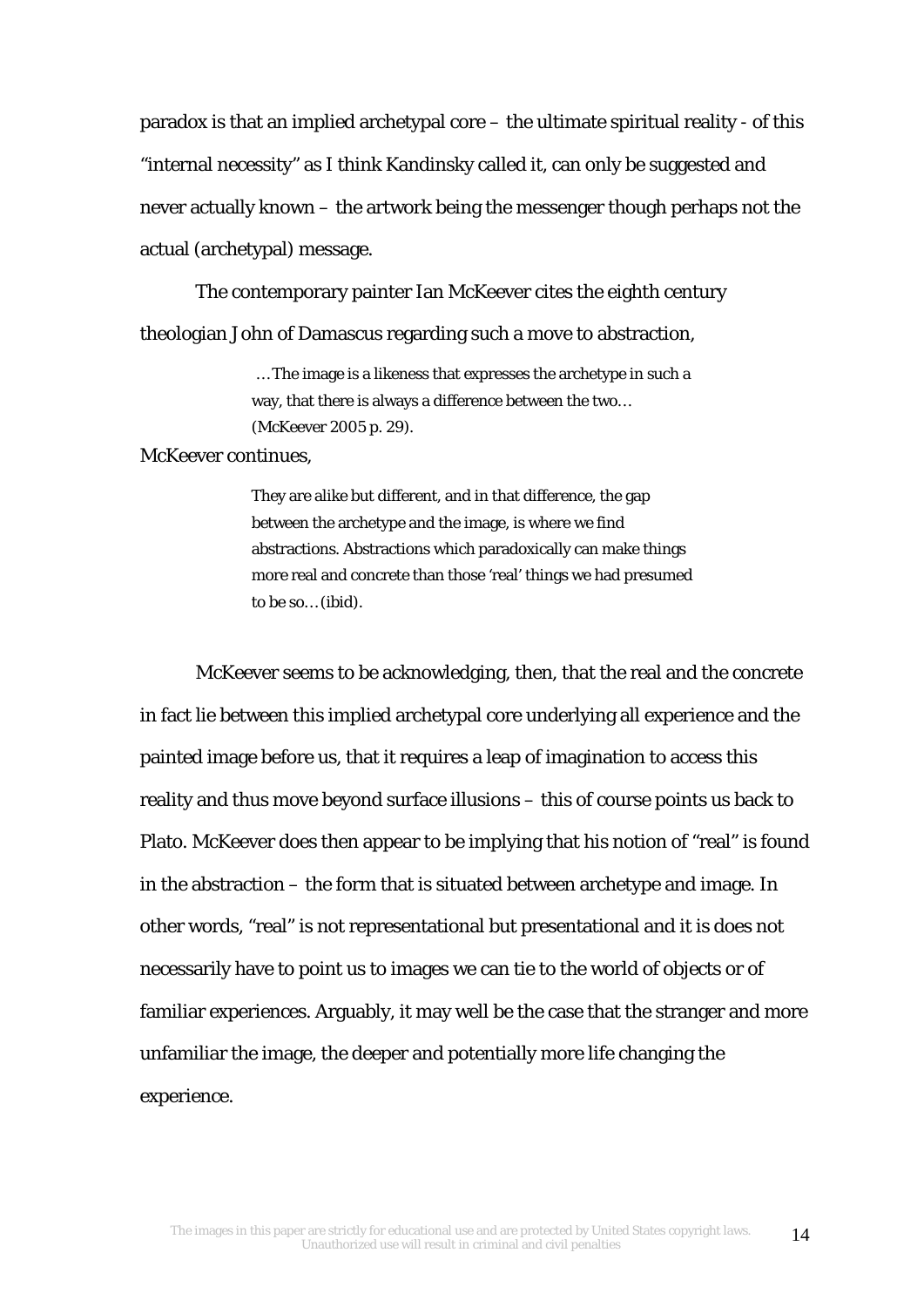

What I am saying, then, is that fundamental to the move to abstraction, is the desire to access and hence acknowledge the imaginal reality of depth experience and that this experience is essentially sacral in its meaning. For me, it is sacral because the core experience of abstract art creates a state of being that effectively negates the sense of self as a separate and detached entity confronted by the enormity and confusion of a coldly objective material world. Rather, the world through abstraction becomes animated with a meaning that transcends human understanding as such, placing meaning in the eternal divine realm accessed through the "mirror" of aesthetic engagement in the materially based image. I do not so much, in the conventional sense, *understand* through abstraction, indeed paradoxically the opposite is true – I *experience* the mystery of its hidden meaning in the same way that one might engage in a religious experience.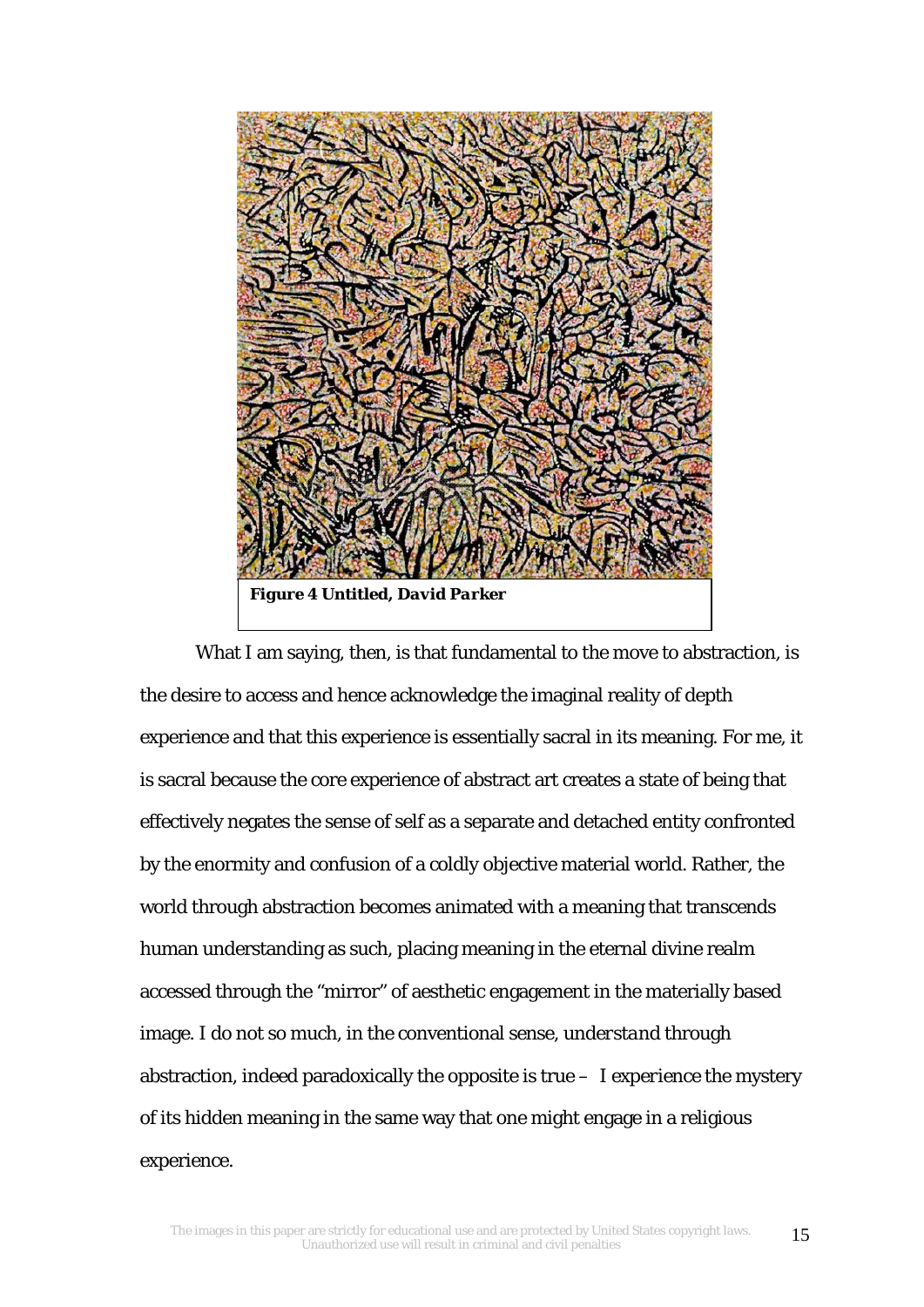In his essay "Abstract Painting and the Spiritual Unconscious" (2000), art critic Donald Kuspit discusses the use of the word *spiritual* arguing for its use as an essential aspect of how we might entertain notions of the unconscious in relation to painting. For Kuspit, abstract painting is fundamentally spiritual in perspective. He says:

> … pure abstract painting is meant to lead the spectator to conversion, that is, catalyze a conversion experience, in which the spectator sees the light, as it were, in and through the painting, in the same flash of light that is so often literally represented in religious painting… (Kuspit 2000, p. 63)

Clearly then, it can be seen that abstract painting, within the trajectory of modernist aesthetics and some post modern developments, appears to be motivated by (if one can entertain such a notion) what are in effect secularized, spiritual concerns. In this sense, the spiritual as a concept finds its voice independent of formalised religious structures and yet, in terms of the essential mystery underscoring its meaning, has a deep resonance with many of the key elements of religious practice.

## **Painting and Self -Transcendence**

I would like to conclude with a return to my own work and what it means for me to try to make significant painting at this point in history. I approach painting with a desire to access what I can only describe as a deeper truth based on a practice that appears to be a form of transcendence through aesthetic transformation. Fundamental to this is the need to visualize and access a form of "vital image" without recall to representation (re-presentation) and to engage imagination via the formal qualities inherent in the activity.